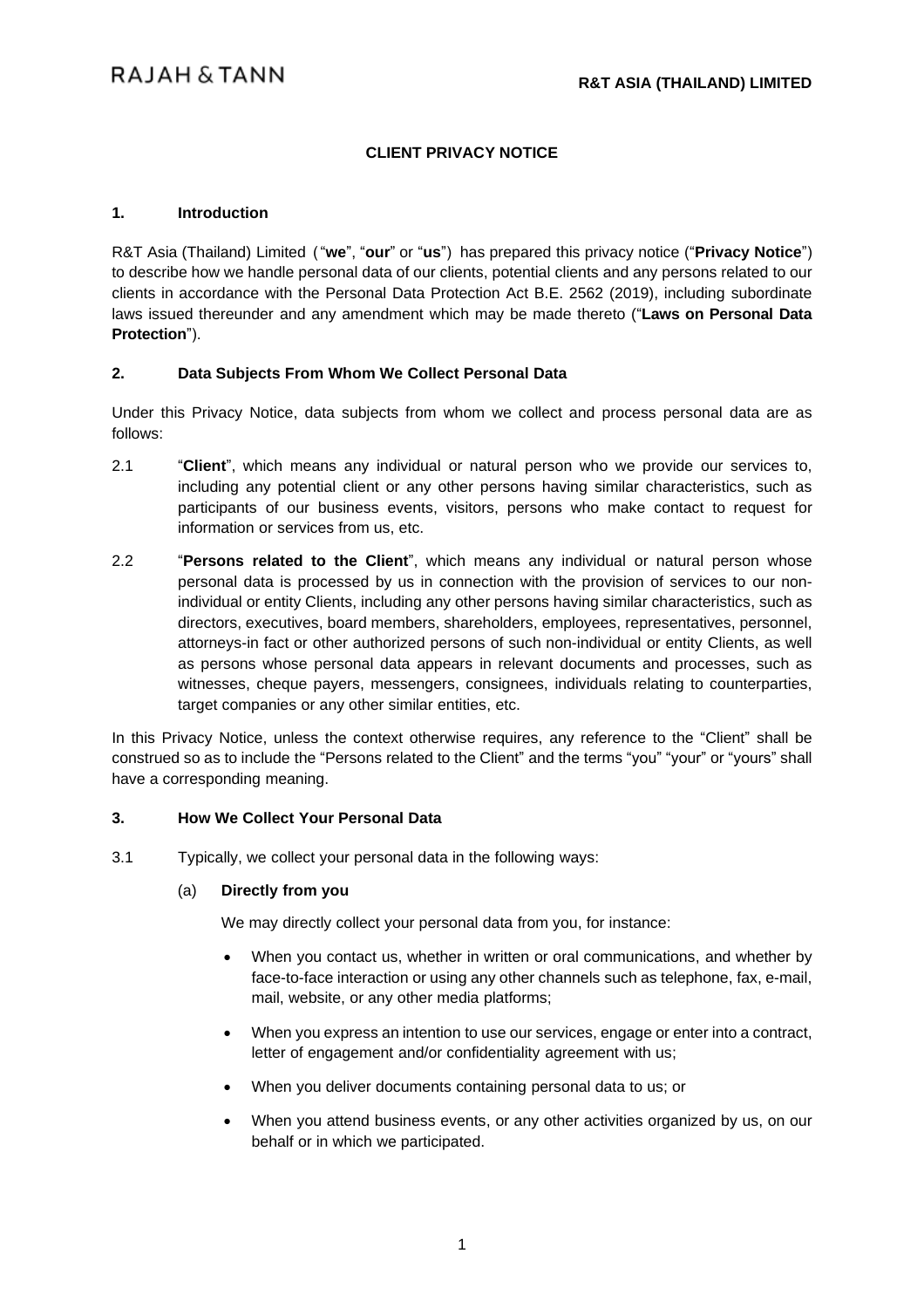#### (b) **From other sources or third parties**

We may collect your personal data from other sources or third parties, such as:

- Your contact persons, secretaries, representatives, personnel, attorneys-in-fact and/or other authorized persons;
- Our business partners or service providers, such as mailing services and payment services;
- Our regional offices and affiliates across the Rajah & Tann Asia network, including Singapore, Cambodia, China, Indonesia, Laos, Malaysia, Myanmar, Philippines and Vietnam; or
- Government agencies, courts.

In some cases, we may collect your personal data from public sources which provide information relating to your business, irrespective of whether you have disclosed the personal data by yourself or have provided consent to those sources to disclose your personal data.

When you are an individual relating to the Client's counterparties, target companies or any other similar entities, we may collect your personal data from the Client or Persons related to the Client (as the case may be). For example, when the Client or Persons related to the Client provide information and/or documents containing your personal data to us in connection with the provision of our services.

3.2 Where we have previously collected your personal data before the Laws on Personal Data Protection have become effective, we will continue collecting and using your personal data only for the original purposes of such collection. Nevertheless, if you do not intend for us to continue collecting and using your personal data and if we have relied on your consent as a basis for processing your personal data, you may contact us by using the contact details provided in Clause [10](#page-7-0) (*How to Contact Us*) of this Privacy Notice to request for the withdrawal of your consent. We reserve the right to consider your request for the withdrawal of consent and proceed in accordance with the Laws on Personal Data Protection.

#### **4. Personal Data We Collect**

We may collect and process the following categories of your personal data:

- 4.1 **Identity Information**, such as first name, last name, birthdate, place of birth, age, gender, nationality, identification number, passport number, photograph, and signature, etc.
- 4.2 **Contact information**, such as telephone number, fax number, e-mail, home address, work address, delivery address, billing address and user IDs for communication applications (e.g., Line, WhatsApp) or other social media platforms (e.g., LinkedIn), etc.
- 4.3 **Business information**, such as name of company you work for, your company's affiliated agency or organization, your job title, position, division, and department, etc.
- 4.4 **Financial information**, such as bank account details, personal data contained in invoices, tax invoices, receipts, and other financial details, etc.
- 4.5 **Information contained in documents, contracts or agreements**, such as personal data contained in the original and/or copy of documents you provided to us, including the national identification card, passport, visa document, work permit, house registration book, power of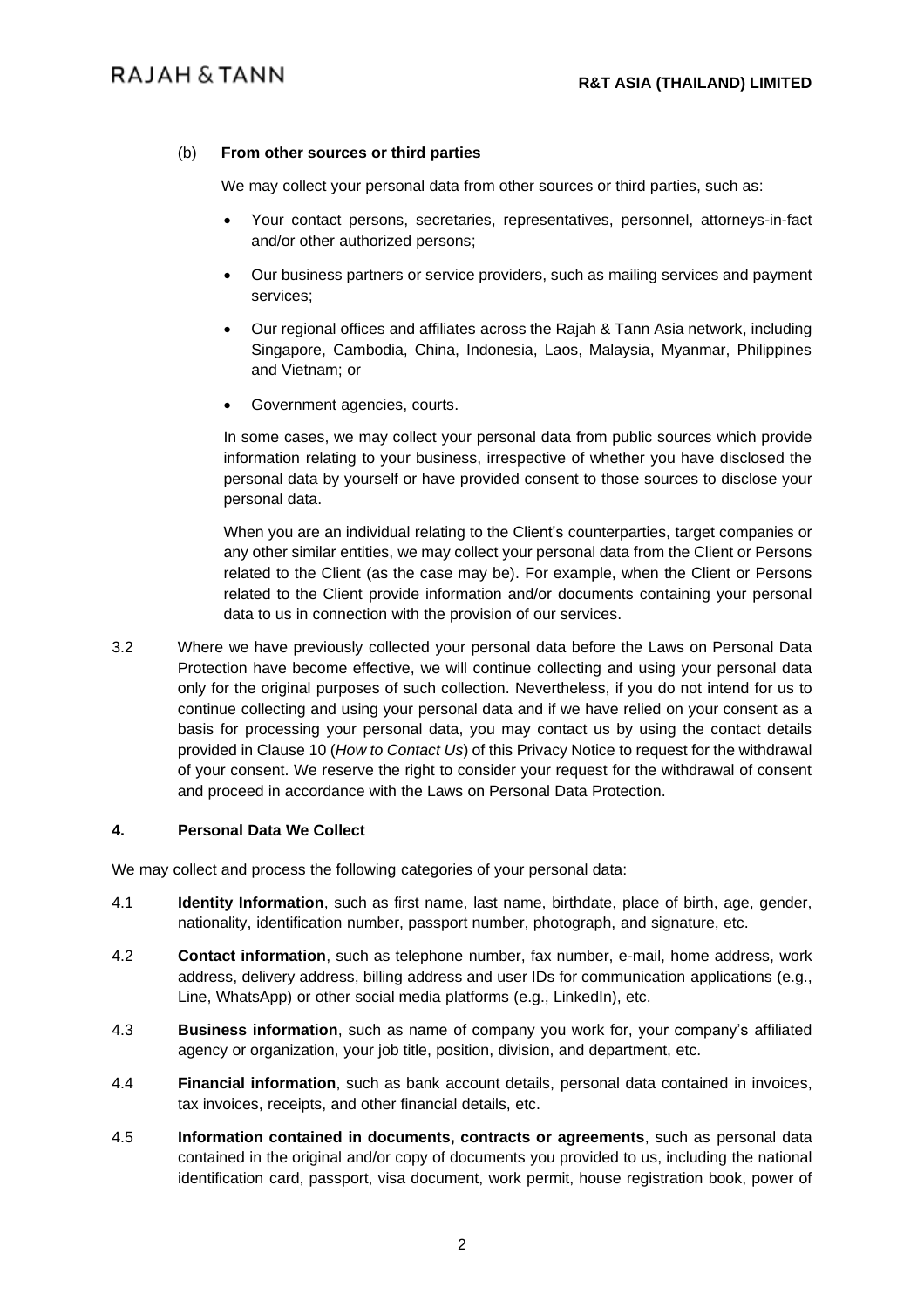attorney, company's affidavit, memorandum of association, articles of association, list of shareholders, VAT registration certificate, fee proposals, letters of engagement, or any other documents or agreements having similar characteristics, etc.

- 4.6 **Sensitive Personal Data**, such as health data (i.e., results of ATK/PCR tests for COVID-19), etc.
- 4.7 **Technical information**, such as log file and IP Address, etc.
- 4.8 **Other information**, such as license plate number, type of vehicles, records of mail/courier delivery and receipts, and records of e-meetings and telephone conversations, etc.

# **5. Purposes and Legal Bases for the Processing of Personal Data**

5.1 We process your personal data for the following purposes (collectively, the "**Purposes**") and under the following legal bases:

| No. | <b>Purposes</b>                                                                                                                                                       | <b>Legal Bases</b>                                                                                                                                                                                                                                                                                                                                                                                                                                                                                                                                                                                                     |
|-----|-----------------------------------------------------------------------------------------------------------------------------------------------------------------------|------------------------------------------------------------------------------------------------------------------------------------------------------------------------------------------------------------------------------------------------------------------------------------------------------------------------------------------------------------------------------------------------------------------------------------------------------------------------------------------------------------------------------------------------------------------------------------------------------------------------|
| (a) | For the purposes of<br>identifying and<br>verifying your identity<br>before commencing<br>work on a matter or<br>prior to entering into<br>any agreement with<br>you. | Legitimate interests basis: the processing of your<br>$\bullet$<br>personal data is necessary for our legitimate interest<br>in identifying and verifying your identity to ensure that<br>you have the legal capacity or are the authorized<br>representative of the<br>person or<br>company<br><b>or</b><br>organization who is capable of entering into any<br>agreement with us.                                                                                                                                                                                                                                    |
| (b) | For the purpose of<br>conducting our internal<br>search to identify any<br>conflicts of interest.                                                                     | Legitimate interests basis: the processing of your<br>personal data is necessary for our legitimate interest<br>to ensure that we are able to provide services to the<br>Client without having any conflicts of interest which<br>may arise in representing the Client or providing legal<br>advice to the Client.                                                                                                                                                                                                                                                                                                     |
| (c) | For the purposes of<br>preparing, proposing<br>and negotiating our fee<br>quotation as well as<br>executing any agreement<br>or letter of engagement.                 | Contractual basis: when you are an individual Client,<br>the processing of your personal data is necessary for<br>the preparation, proposal and negotiation of our fee<br>quotation prior to executing any agreement or letter of<br>engagement to which you are a party.<br>Legitimate interests basis: when you are a Person<br>related to the Client, the processing of your personal<br>data is necessary for our legitimate interest to<br>prepare, propose and negotiate our fee quotations, as<br>well as to execute any agreement or letter of<br>engagement with the company or organization you<br>work for. |
| (d) | For the purpose of file<br>opening for any new<br>matter which is for our<br>efficient management<br>and administration.                                              | Legitimate interests basis: the processing of your<br>$\bullet$<br>personal data is necessary for our legitimate interest<br>to effectively manage and administer the accounts of<br>our clients.                                                                                                                                                                                                                                                                                                                                                                                                                      |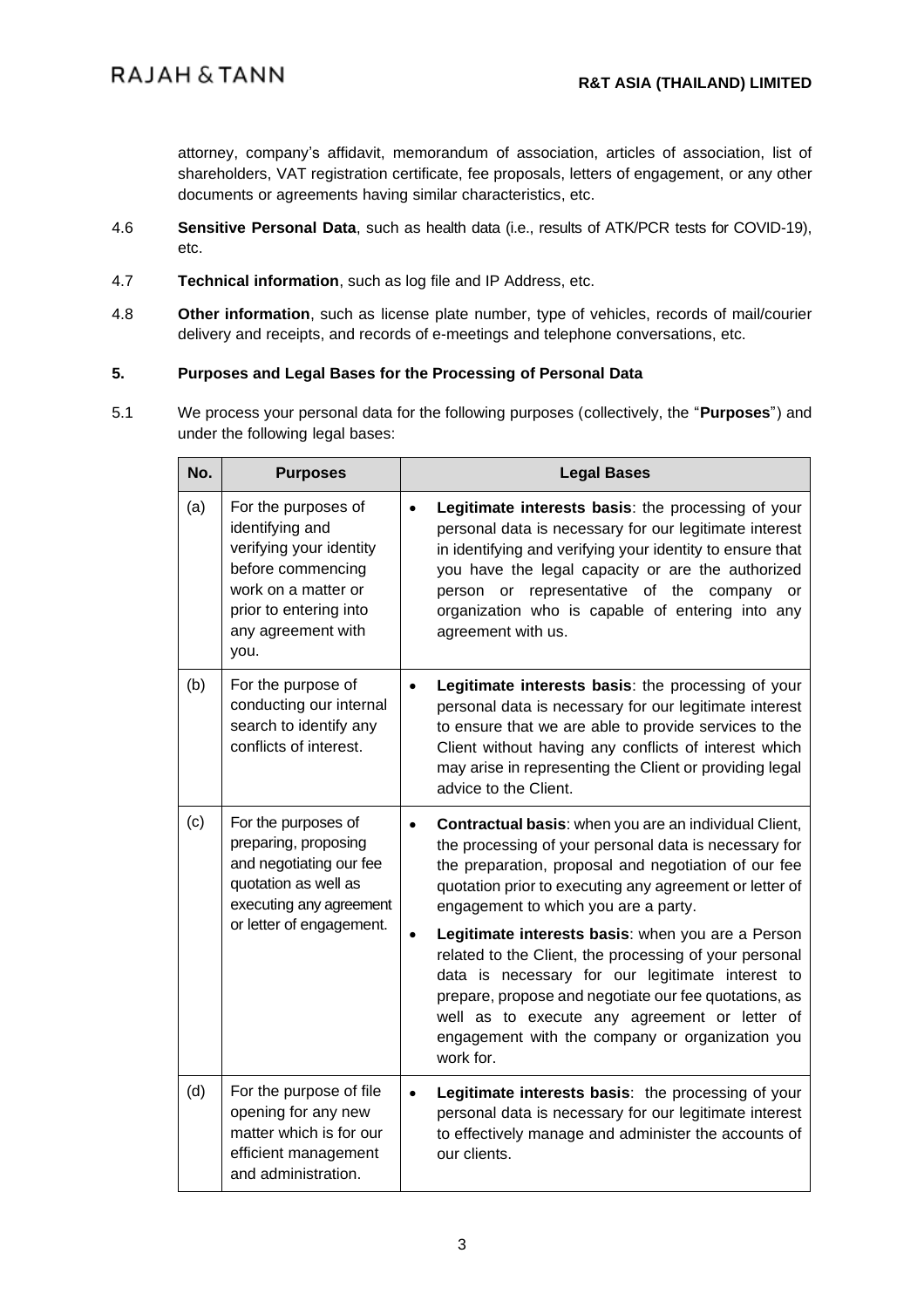| No. | <b>Purposes</b>                                                                                                                             | <b>Legal Bases</b>                                                                                                                                                                                                                                                                                                                                                                                                                                                                                                                                                                                                                               |
|-----|---------------------------------------------------------------------------------------------------------------------------------------------|--------------------------------------------------------------------------------------------------------------------------------------------------------------------------------------------------------------------------------------------------------------------------------------------------------------------------------------------------------------------------------------------------------------------------------------------------------------------------------------------------------------------------------------------------------------------------------------------------------------------------------------------------|
| (e) | For the purpose of<br>providing legal services<br>to the Client.                                                                            | Contractual basis: when you are an individual Client,<br>the processing of your personal data is necessary for<br>the provision of our legal services or fulfilment of any<br>obligations set out in any agreement or letter of<br>engagement between us or any instructions from you.<br>Legitimate interests basis: when you are a Person                                                                                                                                                                                                                                                                                                      |
|     |                                                                                                                                             | related to the Client, the processing of your personal<br>data is necessary for our legitimate interest in<br>providing our legal services or fulfilling any obligations<br>set out in any agreement or letter of engagement<br>between the company or organization you work for<br>and us or any instructions from the company or<br>organization you work for.                                                                                                                                                                                                                                                                                 |
| (f) | For the purpose of<br>preparing and issuing<br>invoices and receipts.                                                                       | Contractual basis: when you are an individual Client,<br>the processing of your personal data is necessary for<br>the preparation and issuing of invoices or receipts to<br>you in accordance with the agreement or letter of<br>engagement between us.<br>Legitimate interests basis: when you are a Person<br>related to the Client, the processing of your personal<br>data is necessary for our legitimate interest in<br>preparing and issuing invoices or receipts to the<br>company or organization you work for.                                                                                                                         |
|     |                                                                                                                                             | Legal Obligation basis: the processing of your<br>personal data is necessary for our compliance with<br>the applicable laws. For instance, we have a duty to<br>issue tax invoices to our clients to comply with the tax<br>law.                                                                                                                                                                                                                                                                                                                                                                                                                 |
| (g) | For the purpose of<br>sending business<br>communications, and<br>building and<br>maintaining business<br>relationships with our<br>Clients. | basis:<br>Legitimate<br>interests<br>where<br>we<br>have<br>previously provided services to you or where you<br>have contacted us or attended any business events<br>or seminars conducted by us or on our behalf, we may<br>business communications, such<br>send<br>you<br>as<br>newsletters, publications, guidelines or industry<br>updates, on the basis that it is in our legitimate interest<br>to do so, provided that you may 'opt out' from<br>receiving those business communications from us.<br>Consent basis: in all other cases, we may undertake<br>direct marketing activities only when you have<br>provided consent to do so. |
| (h) | For the purpose of<br>improving the quality of<br>our services.                                                                             | Legitimate interests basis: the processing of your<br>personal data is necessary for our legitimate interest<br>in improving the quality of our services, including<br>addressing to problems related thereto.                                                                                                                                                                                                                                                                                                                                                                                                                                   |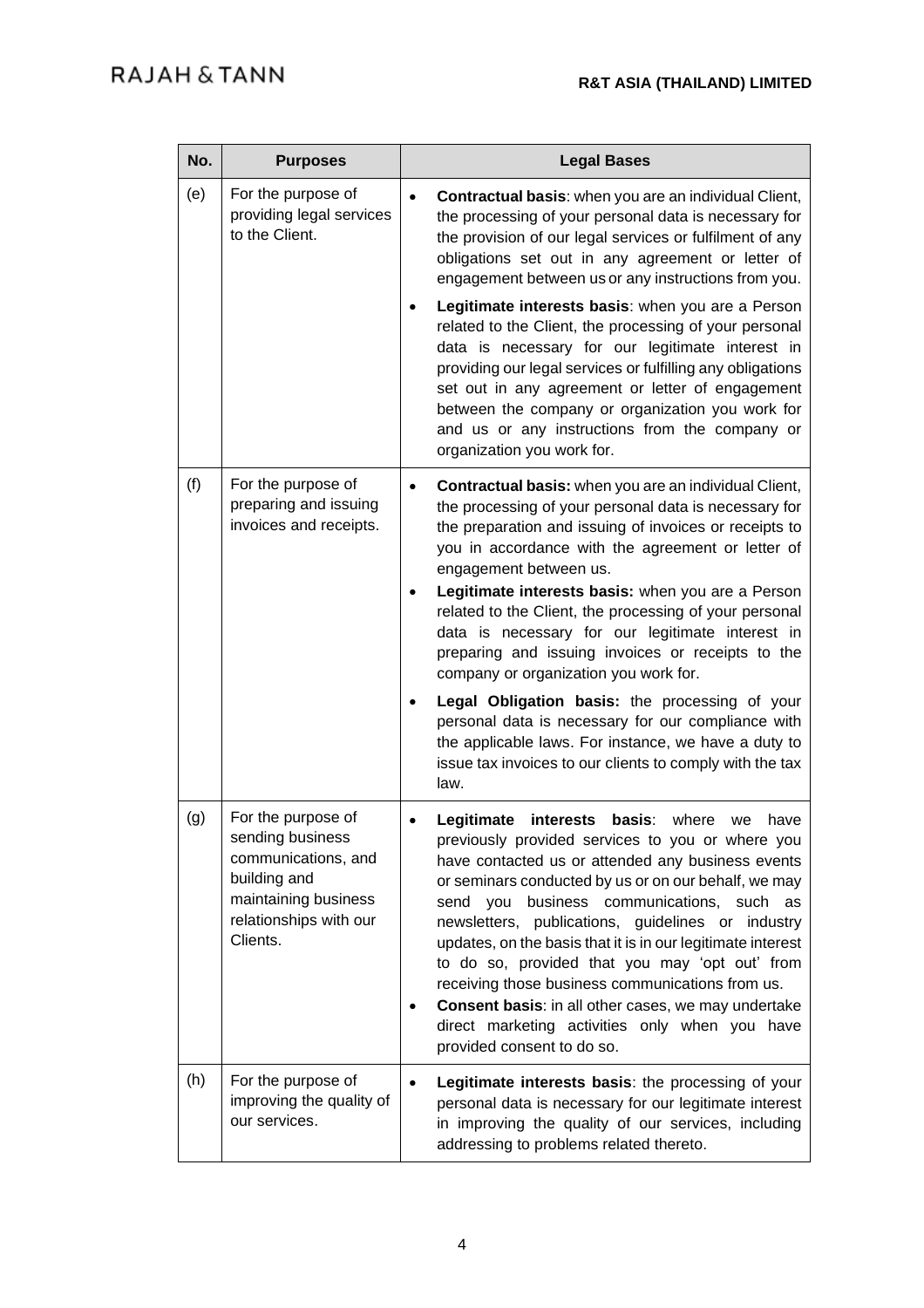| No. | <b>Purposes</b>                                                                                                                                                                              | <b>Legal Bases</b>                                                                                                                                                                                                                                                                                                                                                                                                                                                                                                                                                                                                                                                     |
|-----|----------------------------------------------------------------------------------------------------------------------------------------------------------------------------------------------|------------------------------------------------------------------------------------------------------------------------------------------------------------------------------------------------------------------------------------------------------------------------------------------------------------------------------------------------------------------------------------------------------------------------------------------------------------------------------------------------------------------------------------------------------------------------------------------------------------------------------------------------------------------------|
| (i) | For the purpose of<br>creating a database,<br>internal audit, and<br>analysis of information<br>that is necessary for<br>our business<br>operations.                                         | Legitimate interests basis: the processing of your<br>$\bullet$<br>personal data is necessary for our legitimate interest<br>to perform our internal business operations, such as<br>creating a client database, performing internal audits,<br>conducting maintenance of the IT system, and other<br>service planning, etc.                                                                                                                                                                                                                                                                                                                                           |
| (i) | For the purpose of<br>safeguarding the<br>health and safety in the<br>workplace.                                                                                                             | Legal obligation basis to achieve the purposes<br>$\bullet$<br>relating to public interests in public health: in<br>some cases, the processing of health data is<br>necessary for our compliance with the laws to achieve<br>the purposes with respect to public interests in public<br>health, such as protection from dangerous contagious<br>diseases or pandemics in accordance with laws on<br>communicable diseases. For example, the collection<br>and use of health data (i.e., results of ATK/PCR tests for<br>COVID-19) to safeguard health and safety in the<br>workplace, such as to determine the necessary actions<br>and arrangements to be undertaken. |
| (k) | For the purpose of<br>compliance with the<br>laws relating to our<br>business operations as<br>well as legitimate<br>orders of the courts,<br>government agencies,<br>and relevant officers. | Legal obligation basis: in certain cases, we are<br>required to process your personal data to comply with<br>the applicable laws which are relevant to our business<br>operations, such as tax law, accounting law, Laws on<br>Personal Data Protection, computer crime law, and<br>legitimate orders of the courts, government agencies,<br>and relevant officers.                                                                                                                                                                                                                                                                                                    |
| (1) | For the purpose of<br>establishment,<br>compliance, exercise<br>or defense of legal<br>claims.                                                                                               | obligation and/or Legitimate interests<br>Legal<br>$\bullet$<br>basis: the processing of your personal data is<br>for<br>establishment,<br>the<br>compliance,<br>necessary<br>exercise or defense of legal claims in various stages<br>according to the laws, such as investigation and/or<br>inquiry by government officials, case preparation,<br>prosecution and/or pursuit of the case in court, etc.                                                                                                                                                                                                                                                              |

- 5.2 We will notify you of any other purposes that cause us to process your personal data other than the Purposes set forth above or when we change the original Purposes.
- 5.3 The personal data which we process for the purposes of compliance with legal or contractual obligations, or for entering into any contract with you, is necessary to achieve such purposes. If you fail to provide us with certain personal data when requested, we may not be able to perform the contract which we have entered into with you, or we may be prevented from complying with our legal obligations (as the case may be). In such case, we may decline to enter into any contract with you or cancel any services related to you, whether in whole or in part.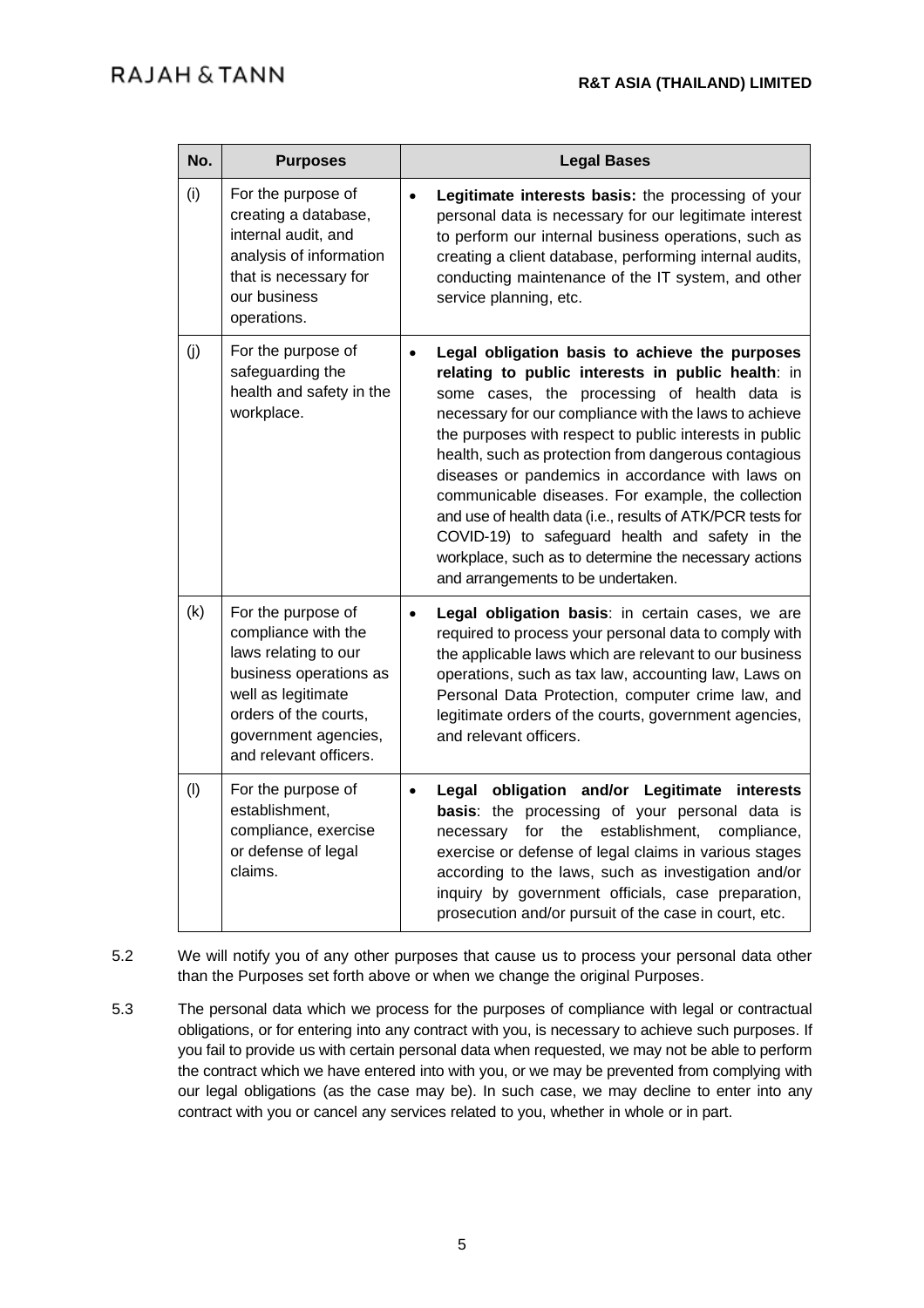# **6. Disclosure of Personal Data**

- 6.1 We may disclose your personal data to achieve the Purposes or to comply with our legal obligations to the following recipients or categories of recipients:
	- (a) Our regional offices and affiliates across the Rajah & Tann Asia network, including Singapore, Cambodia, China, Indonesia, Laos, Malaysia, Myanmar, Philippines and Vietnam, as well as to their management, partners, associates, legal secretaries, accounting managers, staff members and/or other relevant personnel, on a need-toknow or confidential basis, as the case may be.
	- (b) Our business partners, service providers, and data processors, such as cloud services, IT services, website service providers, payment services, mailing services, delivery services, printing services, and document storage services.
	- (c) External auditors or any other similar professional advisors.
	- (d) Courts or relevant government agencies which have supervisory duties under the laws or which have requested the disclosure pursuant to their lawful powers or which are relevant to the legal process or which were granted permission pursuant to the applicable laws, such as the Revenue Department, the Office of the Personal Data Protection Commission and the Office of the Attorney General.
	- (e) Any third parties who you have provided consent to disclose your personal data to (e.g. the disclosure of photos of our business events through our media platforms to the general public).
- 6.2 Where we disclose your personal data to any third parties, we will put in place appropriate safeguards to protect the personal data that has been disclosed and to comply with the standards and duties relating to the personal data protection prescribed by the Laws on Personal Data Protection. In the event that we send or transfer your personal data outside Thailand, we will ensure that the recipient country, the international organization or such overseas recipient has sufficient standards for the protection of personal data or such transfer of your personal data outside Thailand has been carried out in accordance with the Laws on Personal Data Protection. In certain cases, we may request your consent for the transfer of your personal data outside Thailand, subject to the requirements under the Laws on Personal Data Protection.

## **7. Retention Period**

Any of your personal data provided to us is retained for as long as the Purposes for which the personal data was collected continue. The retention period will vary depending on the Purposes for which such personal data was collected and processed.

In addition, we will retain your personal data for the period prescribed under the applicable laws (if any) by considering the applicable statute of limitations for any legal proceedings that may occur from or in relation to the documents or personal data collected by us, and having regard to our business practices and relevant industry standards in relation to each type of personal data.

## **8. Your Rights in relation to Personal Data**

You have the following rights in relation to your personal data, subject to certain conditions and restrictions under the Laws on Personal Data Protection. If you intend to make a request to exercise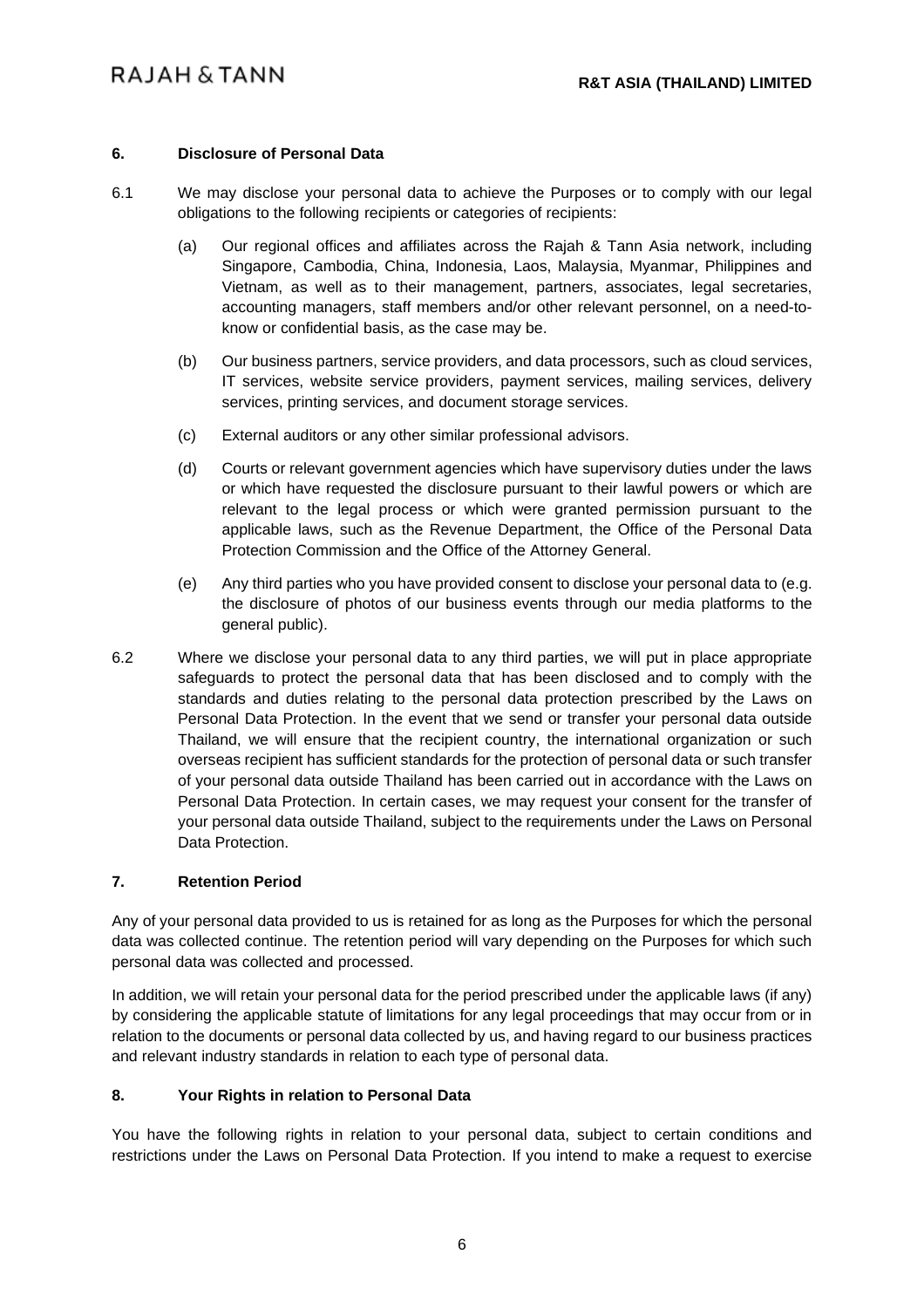# RAJAH & TANN

your rights, please contact us by using the contact details provided in Clause [10](#page-7-0) (*How to Contact Us*) of this Privacy Notice.

#### 8.1 **Right of Access**

You have the right to access your personal data and may request us to provide you with a copy of such personal data.

#### 8.2 **Right to Data Portability**

You have the right to obtain your personal data and may request us to transmit your personal data directly to another data controller or to you, except where it is technically unfeasible.

#### 8.3 **Right to Object**

You have the right to object to the processing of your personal data in certain circumstances prescribed under the Laws on Personal Data Protection.

#### 8.4 **Right to Erasure**

You may request us to delete, destroy or anonymize your personal data in certain circumstances prescribed under the Laws on Personal Data Protection.

## 8.5 **Right to Restriction**

You have the right to restrict the processing of your personal data in certain circumstances prescribed under the Laws on Personal Data Protection.

## 8.6 **Right to Rectification**

You have the right to request us to rectify your personal data if the personal data is inaccurate, not up-to-date or incomplete, or may be misleading.

## 8.7 **Right to Withdraw Consent**

If we rely on your consent as the legal basis for processing your personal data, you have the right to withdraw such consent which has been provided to us at any time.

#### 8.8 **Right to Lodge a Complaint**

If you have any concerns or questions about any aspect of our practices in relation to your personal data, please contact us by using the contact details provided in Clause [10](#page-7-0) (*How to Contact Us*) of this Privacy Notice. Where there is a reason to believe that we are in breach of the Laws on Personal Data Protection, you have the right to lodge a complaint to the expert committee appointed by the Personal Data Protection Commission in accordance with the rules and methods prescribed under the Laws on Personal Data Protection.

Please note that we reserve the right to consider your request and proceed in accordance with the conditions and requirements under the Laws on Personal Data Protection.

## **9. Changes to This Privacy Notice**

We may make changes to this Privacy Notice from time to time to reflect any changes to the personal data processing and to comply with any changes to the Laws on Personal Data Protection or any applicable laws. In such case, we will publish our revised Privacy Notice to inform you of the changes.